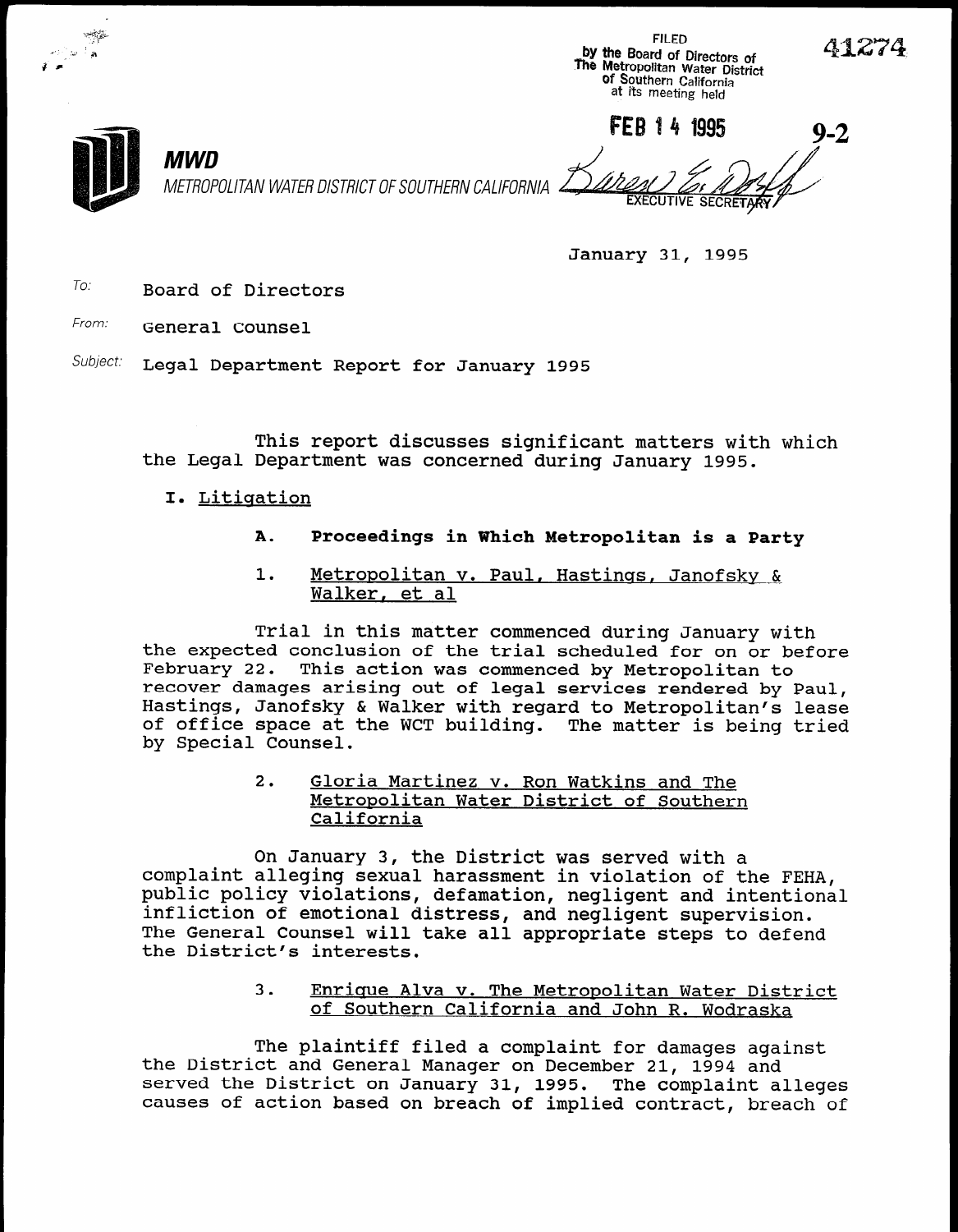Board of Directors -2- January 31, 1995

the covenant of good faith and fair dealing, violation of public policy and age discrimination.

## 4. United States v. Fallbrook PUD

The Federal District Court in San Diego granted on January 19, Metropolitan's motion for approval of the Memorandum of Understanding and Agreement for operation of the Domenigoni Valley Reservoir (MOU), and incorporated it into the 1966 Santa Margarita River Watershed System Judgment. The MOU establishes criteria under which Metropolitan will operate Domenigoni Valley Reservoir consistently with downstream rights established by that Judgment. The United States, Fallbrook Public Utility District and Rancho California Water District, principal parties to that Judgment, entered into the MOU with Metropolitan.

## 5. Upper San Gabriel Valley MWD v. Alhambra

On January 10, Metropolitan filed a memorandum in opposition to Miller Brewing Company's motion to modify provisions in the San Gabriel Valley water rights Judgment, which allow the Main San Gabriel Basin Watermasters to use reclaimed water to assist in replacing groundwater overdrafts. Metropolitan, an original party to that Judgment, also appeare at the court's January 27 hearing on Miller's motion. A ruling is expected by February 10.

Miller's Motion represents part of its challenge to the San Gabriel Valley Water Reclamation project which Upper San Gabriel Valley MWD is developing. That District as well as the San Gabriel Valley MWD also opposed Miller's motion to modify the Judgment. Metropolitan advised the court of the increasing need to utilize recycled water, the potential impact of Miller's motion on regional water supply reliability and related concerns.

#### 6. Azusa Landfill Proceedings

On January 24, Metropolitan joined with its member agencies in the San Gabriel Valley, the Main San Gabriel Valley Watermaster and other members of the Azusa Landfill Task Force in a letter to counsel for the Los Angeles Regional Water Quality Control Board regarding noncompliance of the last remaining portion of the Azusa Landfill with State regulations and rulings.

The Task Force is seeking Regional Board action to close down the landfill which the landfill owner, Browning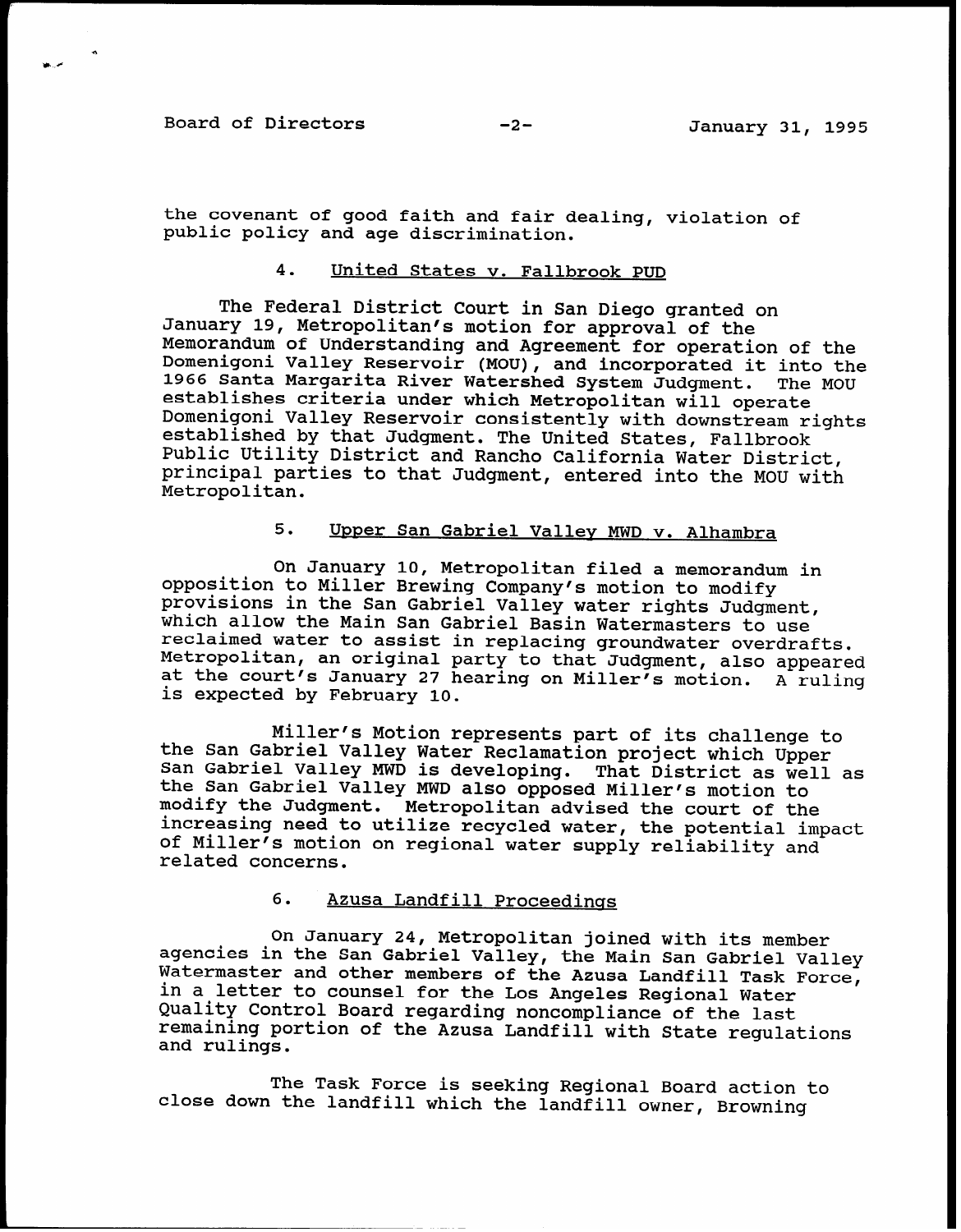Board of Directors -3-<br>
-3-<br>
January 31, 1995

Ferris Industries, seeks to operate for another seven years. The Task Force and its members previously prevented a propose expansion of the landfill, which deposits municipal waste next to the Basin's groundwater recharge area.

# 7. Eagle Mountain Landfill

On January 26, the General Counsel and other members of the staff met with representatives of Kaiser Resources and Mine Reclamation Corporation regarding the status of the Eagle Mountain Landfill project which those entities are developing. Metropolitan has entered into a memorandum of understanding with them to assure that the project will be constructed and operated in a manner that will protect Metropolitan's Eagle Mountain facilities and the Colorado River Aqueduct.

### 8. United States v. Weitzenhoff

Pursuant to action taken at the Board's November meeting, Metropolitan joined with various commercial and other public entities in filing a friend-of-the-court brief in the United States Supreme Court requesting its review of a decision of the Ninth Circuit Court of Appeals which expands criminal liability under the Federal Clean Water Act. On January 23, the Court denied the request to review the decision.

# B. Proceedings of Interest to Metropolitan

## 1. Westlands Water District, et al v. United States, et al

The United States Court of Appeal for the Ninth Circuit has reversed the trial court ruling in this case that the United States Bureau of Reclamation is required to prepare an Environmental Impact Statement before it may reallocate 800,000 acre-feet per year from Central Valley Project Valley contractors to the environment, as required by the Centra Valley Improvement Act. In addition, on the request of most parties, the trial court has stayed further action in this litigation pending the outcome of the December 15, 1994 agreement on Bay/Delta principles between CALFED and interested parties.

## II. Resource Matters

#### 1. SWRCB Bay/Delta Hearings

The State Water Resources Control Board (SWRCB) has released its draft Water Quality Control Plan for the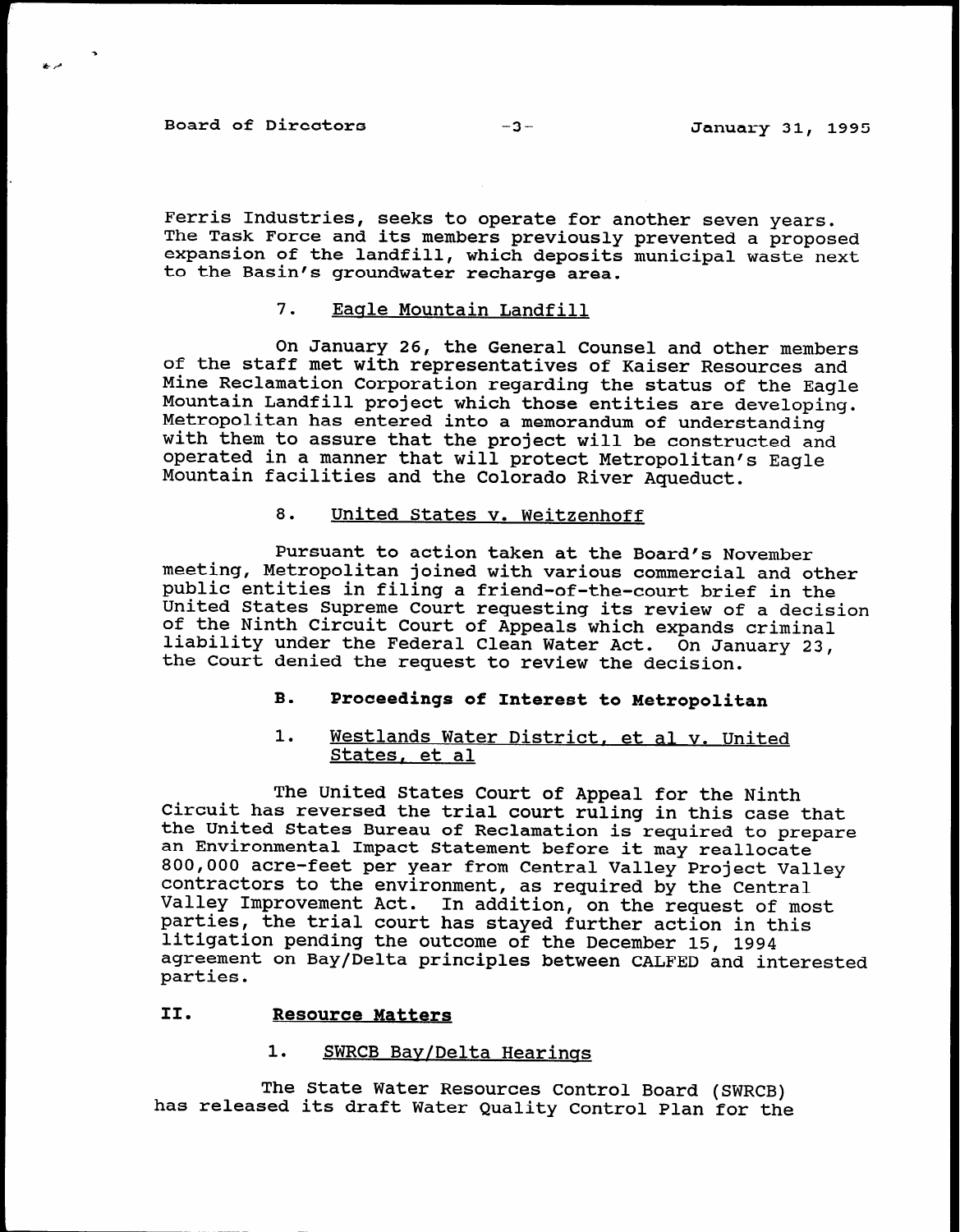Board of Directors -4- January 31, 1995

San Francisco Bay/Sacramento-San Joaquin Delta Estuary and scheduled a hearing on the draft for February 23, 1995. Legal Department and General Manager's staff are working with an "ag/urban" group (including members of CUWA, State Water Contractors and the Delta Mendota/San Luis Canal Water Authori preparing legal and technical comments to the plan. Written comments are due by March 10, 1995. The draft plan attempts, with some technical errors, to incorporate the December 15, 1994 Bay/Delta accord reached by CALFED and interested parties. The comments being prepared by the ag/urban group will be supportive of the draft plan and its standards, while pointing out certain technical errors and different points of view regarding SWRCB and Environmental Protection Agency authority to promulgate and implement Bay/Delta water quality standards.

General Counsel and General Manager staff have attended two meetings with upstream water users in the Bay/Delta watershed exploring the possibility for a consensus process to develop scenarios for sharing responsibility for mitigating the impacts of water development and use on the Bay/Delta environment, including meeting SWRCB established standards.

## 2. Proposed Endangered Species Act Listing of the Sacramento Splittail

The United States Fish and Wildlife Service has extended the date for determining whether to list the Sacramento splittail as a threatened species for six months, until July 6, 1995, and has requested additional comments on the proposal. The Service had proposed listing the splittail on January 6, 1994. The Endangered Species Act generally requires a listing decision to be made within 12 months of such a proposal. However, the Act authorizes a sixmonth delay in the decision where the Service finds "substantial disagreement among scientists knowledgeable about the species concerned regarding the sufficiency or accuracy of the availab data relevant to the determination." The Service made such a finding here, based in part on new data and analysis submitted by the State Water Contractors and others. The extension is consistent with the December 15, 1994 Bay/Delta principles agreed to by CALFED and interested parties. Staff is working with other water supply entities to submit additional comments on the proposed listing.